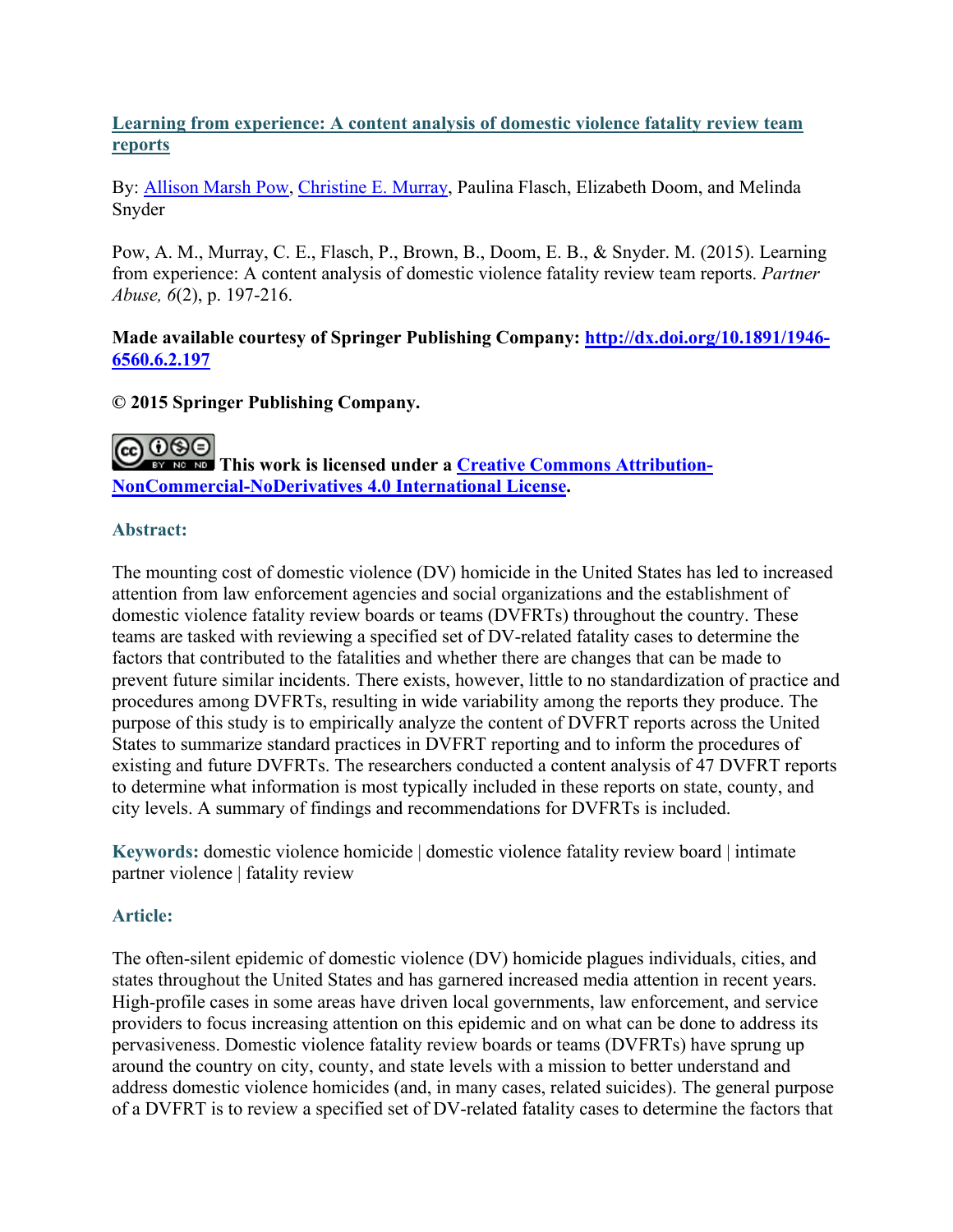contributed to the fatalities and whether there are changes that can be made to prevent future similar incidents. DVFRTs have grown in prevalence since the early 1990s. However, there appears to be little to no standardization of methods and approaches among teams. Some are large, well-organized groups with formal, documented, and established procedures. Others are smaller grassroots efforts, sometimes struggling to meet their missions with limited resources and minimal knowledge about how other teams operate. If DVFRTs are to become an effective way of addressing the grave issue of DV homicide, more research is needed to better understand and document the ways in which such teams are organized and run.

According to the most recent report from the U.S. Department of Justice, nearly one out of five homicide victims between 1980 and 2008 (16.3%) were killed by an intimate partner (i.e., spouse, ex-spouse, boyfriend, girlfriend, same-sex partner), and another 12.4% were killed by a nonintimate family member (i.e., parent, child, sibling, or other family member; Cooper & Smith, 2011). These statistics are based on 63.1% of documented homicides in that 20-year period for which relationships between the victim and perpetrator were known (Cooper & Smith, 2011). Many DV-related cases go unreported or are filed as "accidents" or "missing persons cases," making the actual impact of DV homicide difficult to assess (Garcia, Soria, & Hurwitz, 2007).

DVFRTs first emerged in the early 1990s in states around the United States, fueled by growing concern for the frequency and severity of DV-related deaths. The initiative evolved out of a similar practice in the medical field (Websdale, Town, & Johnson, 1999). It has since grown exponentially with the help of legislation and grassroots efforts. According to the National Domestic Violence Fatality Review Initiative's (NDVFRI) online clearinghouse, as of 2012, there were more than 20 states, at least 30 counties, and 5 major cities where an organized review team has conducted at least one formal fatality review.

In October 1998, a group of DV fatality review experts met as part of a national summit to openly discuss the process of DVFRT review, effectively taking the first step toward standardization of the review process. The result was a series of recommendations on everything from structure and membership to specific procedures and policies (Wilson & Websdale, 2006). In the same year, the U.S. Department of Justice Office of Violence Against Women began funding the NDVFRI, whose primary charge is connecting DVFRTs through conferences, publications, on-site consultations, and through the organization's website, which has since become a clearinghouse for DVFRT reports (Wilson & Websdale, 2006).

According to Websdale et al. (1999), the primary purpose of DVFRTs is to reduce deaths related to DV by identifying and addressing gaps in services and organizational collaborations. These may include gaps in communication and coordination, data collection, and access to services or training (Websdale et al., 1999). Services addressed often include those provided by the civil and criminal justice system, law enforcement, mental health care, medical care, and social services (Websdale et al., 1999). Representatives from many of the aforementioned organizations as well as numerous others may serve on DVFRTs, which vary in number of members, organization, and procedures (NDVFRI, 2012; Wilson & Websdale, 2006).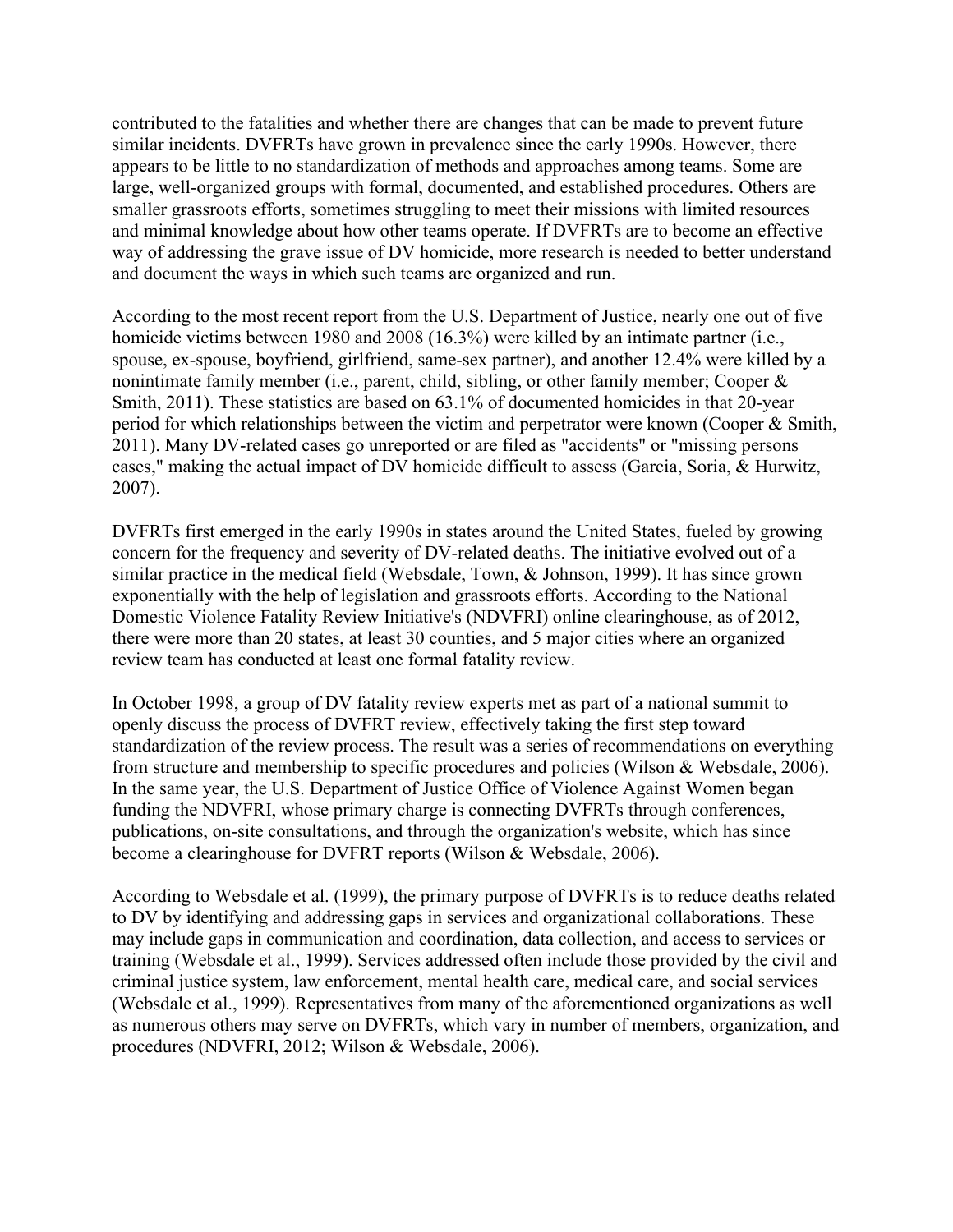In support of their work, city-, county-, and state-based DVFRTs produce formal reports of their findings and recommendations (NDVFRI, 2012). These reports are generally published publicly at rates that vary from every 1 to 20 years (NDVFRI, 2012). Although DVFRT reports all address the goal of informing the public and giving direction to the team's work, there is considerable discrepancy among reports in the type of content provided and the way in which it is organized and delivered. No effort has been made thus far to thoroughly review and summarize the content and reporting practices of DVFRTs nationwide. Consistent with growth in the number of DVFRTs as well as a move toward further standardization of the review and reporting process (Wilson & Websdale, 2006), new guidelines are needed to direct team development. Establishing and upholding standards for best practice in DVFRT reporting will help improve the quality of reports produced and therefore broaden their potential influence on the epidemic of DV homicide. This study offers an in-depth content analysis of all city-, county-, and state-level DVFRT reports available through the NDVFRI online clearinghouse (http:// www.ndvfri.org) with a goal of delineating common themes and patterns in reporting.

#### **METHODOLOGY**

This study used content analysis procedures (Stemler, 2001) to determine common themes in the content of DVFRT reports. The research question guiding this research was "What information is most typically included in reports of state, county, and city domestic violence fatality review teams?" The assumption underlying this research question was that the content of DVFRT reports could provide insights into typical DVFRT procedures, such as the composition of the teams and the types of data they review.

#### Source of Data

The most recent DVFRT reports that were available on the NDVFRI clearinghouse website as of October 13, 2011 were included in the data analysis. Reports at the state, county, and city level were included. It is important to note that the NDVFRI website does not include all DVFRT reports that exist. The initiative relies on DVFRTs to submit their reports to be included in the clearinghouse. For example, the researchers were aware of one DVFRT report in their state that was not included on the list. However, the decision was made to include only those reports that were available on this site for several reasons. First, the NDVFRI is funded by the U.S. Department of Justice's Office of Violence Against Women. It, therefore, has a national scope and is the only known listing of its kind offering a broad-based representation of DVFRT reports. Second, based on inclusion of reports from very recent years, the listing appeared to be current. Third, as a centralized source of information about DVFRTs, the reports included on this site are likely to be referenced most frequently by practitioners who work in this area. Finally, the NDVFRI website contains a diverse geographic range of reports, inclusive of all of the major levels at which these reviews occur (i.e., state, county, and city).

Only the most recent reports available for each geographic region were reviewed based on the following assumptions: (a) the review teams within each geographic region are likely to use similar procedures from year to year, (b) use of the most recent reports helped to ensure that current practices were being examined, and (c) by limiting the review to one report per geographic region, the researchers avoid overrepresentation of any one geographic region in the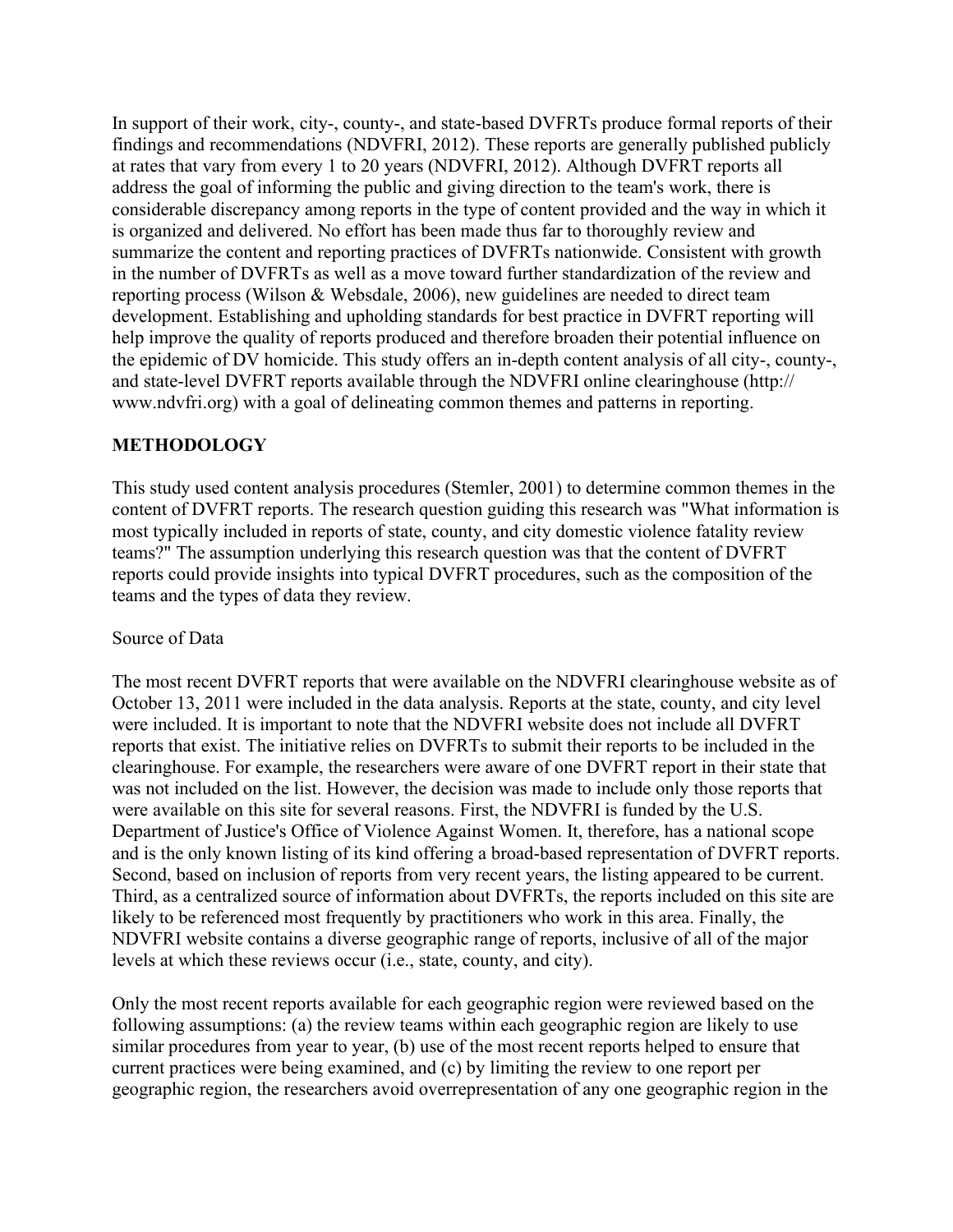analyses. The NDVFRI website includes multiple forms of documents, including state statutes, supplementary materials, and international reports. For this study, only the final reports of DVFRTs in the United States were selected for the content analysis. Supplementary materials and supporting documents were not included.

### Data Coding Strategy

To provide a standardized approach to coding the data, a comprehensive checklist was developed to document the features of each report reviewed. Because this is the first known content analysis of DVFRT reports and the researchers were unaware of an existing coding system, the emergent coding strategy outlined by Stemler (2001) was used. Following review of a large set of DVFRT reports available on the NDVFRI website as well as existing scholarly literature on DVFRTs, the two lead researchers identified common elements contained in the reviewed reports and developed an initial version of a coding checklist.

The initial version of the coding checklist was subject to multiple rounds of trials and revisions to ensure that it could be applied consistently to the reports, which varied in their content and format. A pilot evaluation of the final drafts of the checklist and rating procedures was conducted by the two lead researchers, both of whom used the checklist to rate six of the same reports (i.e., two state-level, two county-level, and two city-level). The independently coded checklists were compared to ensure consistency in coding. This pilot evaluation yielded a high level of agreement between the researchers' ratings. A small number of additional revisions were made to the checklist before it was considered ready for the full study.

The final version of the checklist included seven items related to background information about the DVFRT and the report (e.g., geographic region and level, year of the report, and number of pages in the final report), and 25 yes-or-no questions indicating whether each report contained the designated information (e.g., when the review team was established, a summary of findings across different cases). Most of the yes-or-no questions also included follow-up questions to provide further depth to the findings. The format of the follow-up questions varied based on the nature of the information addressed in the main question. Some included additional yes-or-no questions to get more specific details about the designated content (e.g., "Does the report include specific recommendations for law enforcement?"). Other follow-up questions were posed in a multiple choice format (e.g., "If a funding source is identified . . . specify which of the following funding sources are mentioned."). Still, other follow-up questions were open-ended, such as asking to describe the eligibility criteria when these criteria are presented in the report.

#### Coders and Training

Each DVFRT report was coded by three raters. These raters included all five authors and their backgrounds were as follows: a doctoral-level professor in an accredited counselor education program whose research focuses primarily on DV; a counseling doctoral student with a master's degree in community counseling; two master's-level counseling practitioners with master's degrees in couple and family counseling; and one master's student in a public health department. The two lead authors provided a 1-hr training session to the other coders to ensure that they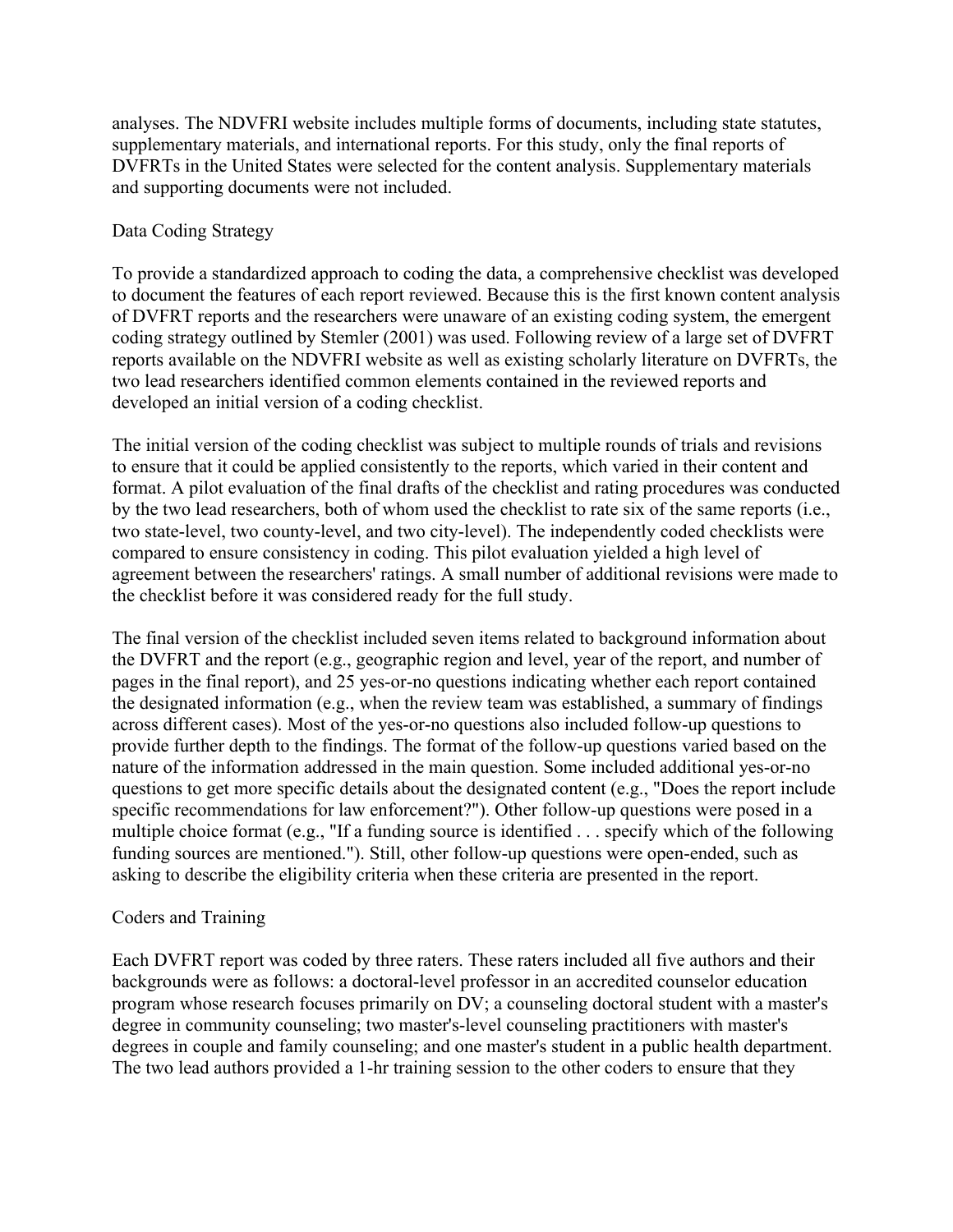understood the procedures and the appropriate use of the coding checklist. In addition, the lead authors were available to the other coders throughout the study for consultation and questions.

### Data Analyses

Once all reports were coded by three raters, the researchers compiled the ratings for each item on the checklist. When there was not 100% agreement among all three reviewers for a particular item, a consensus response was determined based on the response (i.e., yes or no) that was rated by the majority (i.e., 2/3) of the raters. These consensus responses are reported in the following section. Because a full-scale analysis of each of the open-ended follow-up questions on the checklist was beyond the scope of this study, a small number of representative quotes for selected items is presented in the next section to provide the reader with a more in-depth understanding of the content of those DVFRT reports reviewed.

# **RESULTS**

Forty-seven DVFRT reports were reviewed for this study: 4 city reports (8.5%), 28 county reports (60.0%), and 15 state reports (31.9%). Ten reports were excluded from the content analysis because links to the reports on the NDVFRI website were inactive and the reports could not be otherwise located. Interrater reliability was calculated based on the 25 main yes-or-no questions from the coding checklist using average pairwise percent agreement (Freelon, 2010). Average pairwise percent agreement was 76.6%. This section begins with a summary of the background of the reports in Table 1.

| ื่⊂                             | $n\binom{0}{0}$ |        |              |              |  |  |
|---------------------------------|-----------------|--------|--------------|--------------|--|--|
| <b>Background Information</b>   | City            | County | <b>State</b> | <b>Total</b> |  |  |
| Year of publication             |                 |        |              |              |  |  |
| 1991-1996                       |                 |        |              | $2(4.3\%)$   |  |  |
| 1997-2001                       |                 |        |              | $4(8.5\%)$   |  |  |
| 2002-2006                       |                 |        |              | $12(25.5\%)$ |  |  |
| $2007 - 2011$                   | 2               | 13     | 9            | $24(51.1\%)$ |  |  |
| Not stated/no agreement         |                 | 5      |              | $5(10.6\%)$  |  |  |
| Years reviewed                  |                 |        |              |              |  |  |
| Multiyear review                | 3               | 17     | 8            | $28(60.0\%)$ |  |  |
| Single-year review              |                 | 11     | 6            | $17(36.2\%)$ |  |  |
| No agreement                    |                 |        |              | $2(4.3\%)$   |  |  |
| Length of report (no. of pages) |                 |        |              |              |  |  |
| $1 - 10$                        |                 | 9      |              | $12(25.5\%)$ |  |  |
| $11 - 25$                       |                 |        |              | $9(19.1\%)$  |  |  |
| $26 - 50$                       |                 |        |              | $17(36.2\%)$ |  |  |
| $51 - 100$                      |                 |        |              | $7(14.9\%)$  |  |  |
| $101 - 150$                     |                 |        |              | $2(4.3\%)$   |  |  |

Summary information about the content areas identified in the reports can be found in Figure 1. For each content section, the researchers include a brief discussion of themes, accompanied by representative quotes from the reports reviewed.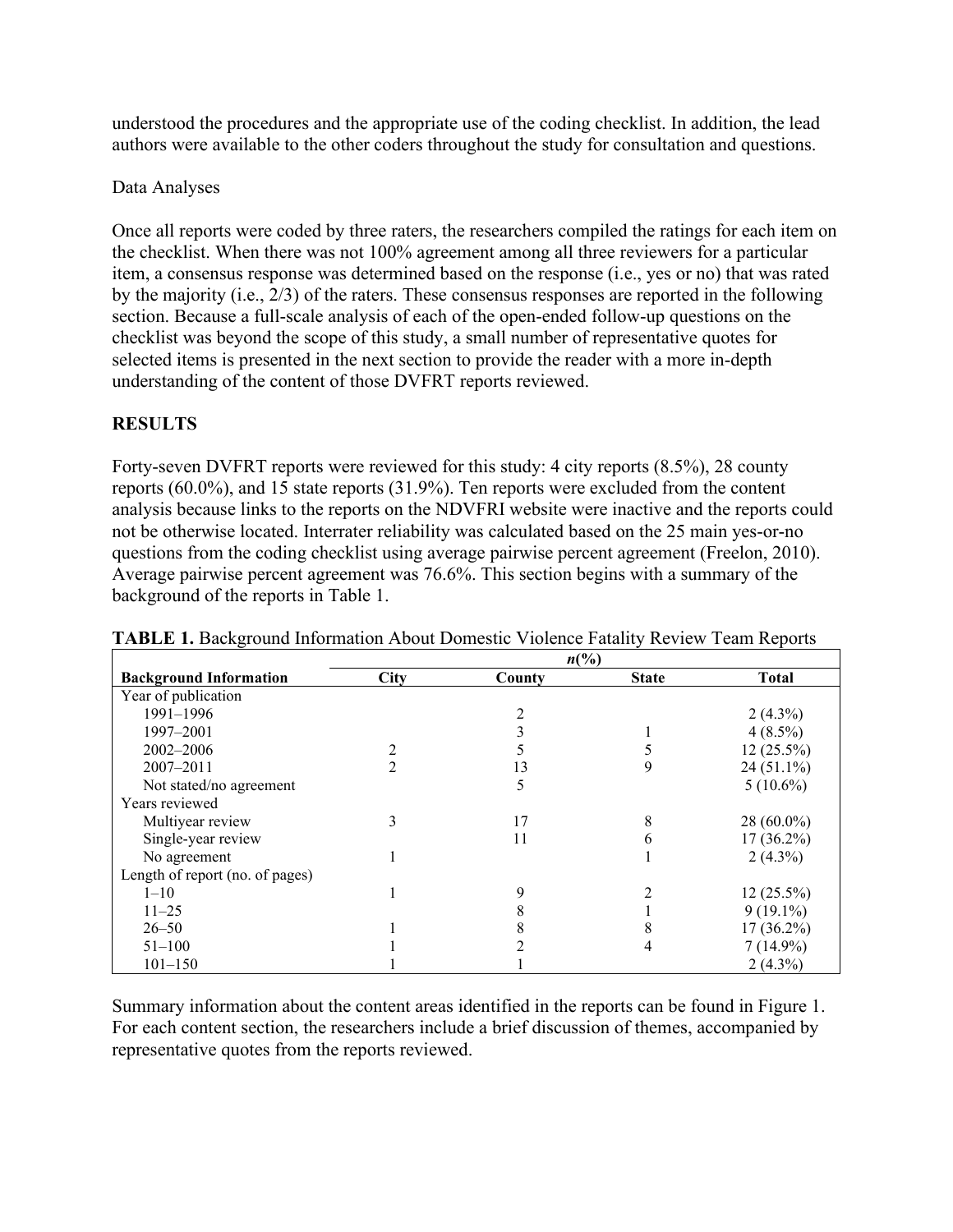

**Figure 1.** Percent of reviewed DVFRT reports containing each content element. DVFRT = domestic violence fatality review board or team; DV = domestic violence.

Review Team Establishment

Most of the reports reviewed included information about when (72.3%) and how (63.8%) the review team that developed the reports was established. Thirty-one (66.0%) of the reports reviewed were created by DVFRTs established between 1992 and 2006. Many of these DVFRTs were established by specific legislation that commissioned their creation to address public concerns about DV-related fatalities. Others were the result of grassroots efforts by DV agencies, organizations, and concerned members of the community. Some of these later received legislative backing. Others were supported by public and private grants and continuing collaborations between area agencies.

Information About the Review Team

Most (83.0%) reports included information about review team membership. Some reports included lists of all team members along with their titles and home agencies, whereas others included summaries of the types of professionals that contributed to their teams (e.g., law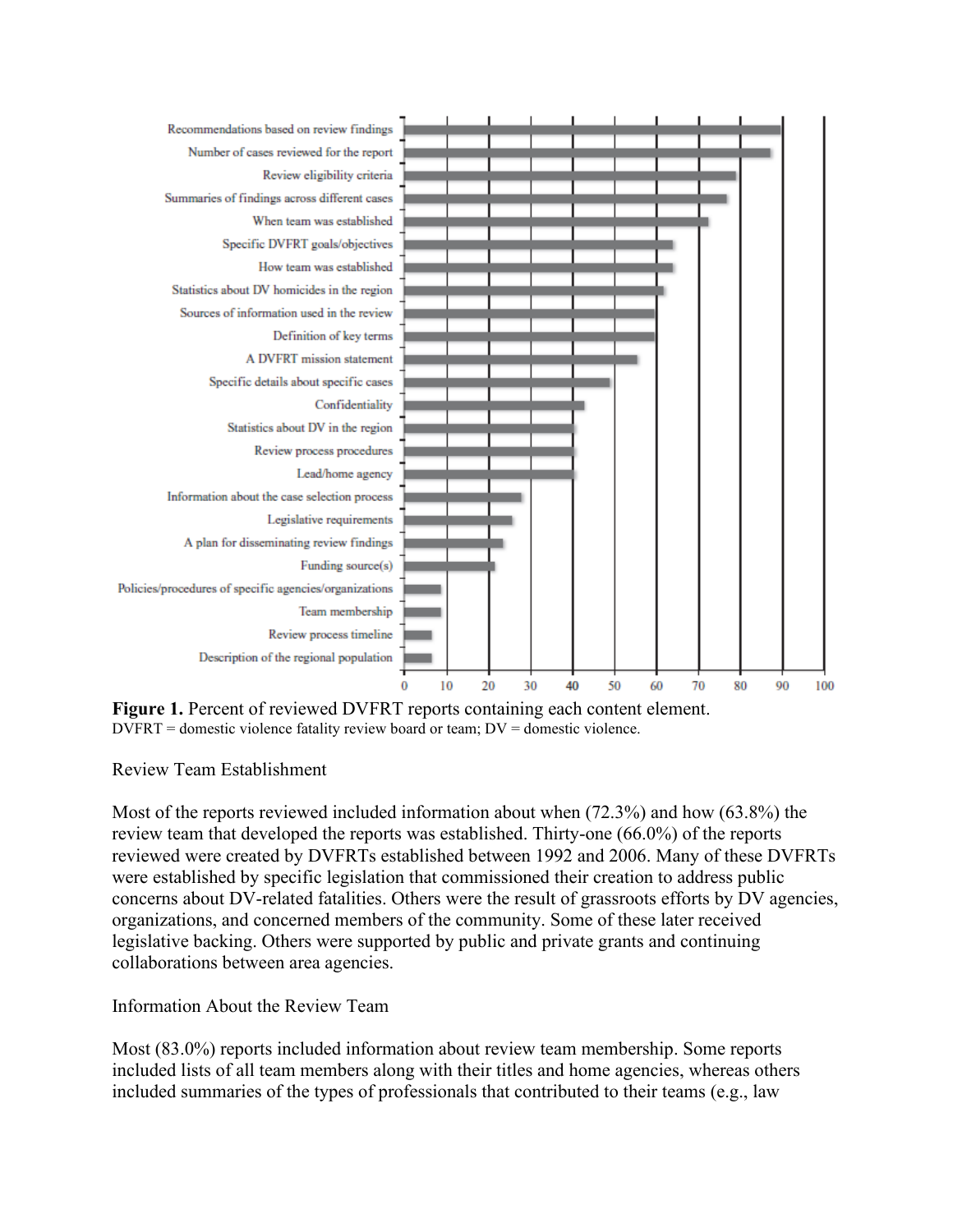enforcement and legal professionals). Approximately 50% of the reports came from teams of 10- 30 members with at least one team of less than 10 members and three teams of 50-100 members. Most teams were composed of representatives from a range of different agencies and professional affiliations. Some reports described established membership structures wherein at least one representative was required from each county in a state (e.g., Georgia, 2010) or from each contributing agency (e.g., Cecil County, MD, 2008). Among the most frequently mentioned professions were staff from DV agencies (including battered women's shelters), law enforcement, legal professionals (e.g., attorneys and judges), medical professionals and health care workers, mental health professionals, representatives from departments of social services and child protective services, and domestic violence advocacy organizations. Less frequently, representatives from local coroner's offices, housing authorities, churches, and government offices were also included. Some teams (e.g., Phoenix, AZ, n.d.) also invited community members to contribute.

Nineteen (40.4%) of the reports reviewed included information about a lead or home agency for the DVFRT. In most cases, these were government-run organizations (e.g., Office of Public Health), domestic violence agencies and coalitions, or organizations affiliated with law enforcement (e.g., police departments or a district attorney). Ten reports (21.3%) included information about the DVFRT's funding source. Most were funded by a single funding source, and the sources of funding that were noted in the reports included tax funds at the state, county, and/or city levels; private funding from foundations; operating expenses of the designated agency; and federal grants.

Goals and Mission of the Domestic Violence Fatality Review Boards or Team

Twenty-six (55.3%) of the reports reviewed included a specific mission statement for the DVFRT and 30 (63.8%) reports included a list of goals or objectives for the team. Most mission statements included language about the purpose of the team (e.g., "to reduce DV-related fatalities and near fatalities," Baltimore, MD, n.d.), its primary activities (e.g., "examine aggregate information relating to domestic violence fatalities," New York City, NY, 2008), and, in some cases, a goal of producing recommendations for change (e.g., "make recommendations to strengthen system-wide policies and procedures that will help diminish the possibilities of future fatalities," Los Angeles County, CA, 2001). Following is an example of a representative DVFRT mission statement:

The mission of the Anne Arundel County Domestic Violence Fatality Review Team is to reduce the incidence of domestic violence, to prevent the occurrence of domestic violence fatalities, and to improve the quality of life for victims of domestic violence and their families. (Anne Arundel County, MD, 2004-2007)

Some reports included more specific objectives and/or goals for the review team. Typically, these took the form of bulleted or numbered lists and included a range of goals, from tracking and reviewing current fatality data to making informed policy recommendations to enact community change. In many cases, the reported objectives or goals overlapped considerably with a team's mission statement or were included in its place. An example of a representative list of DVFRT goals from the Philadelphia, PA (2006) report is included in the following: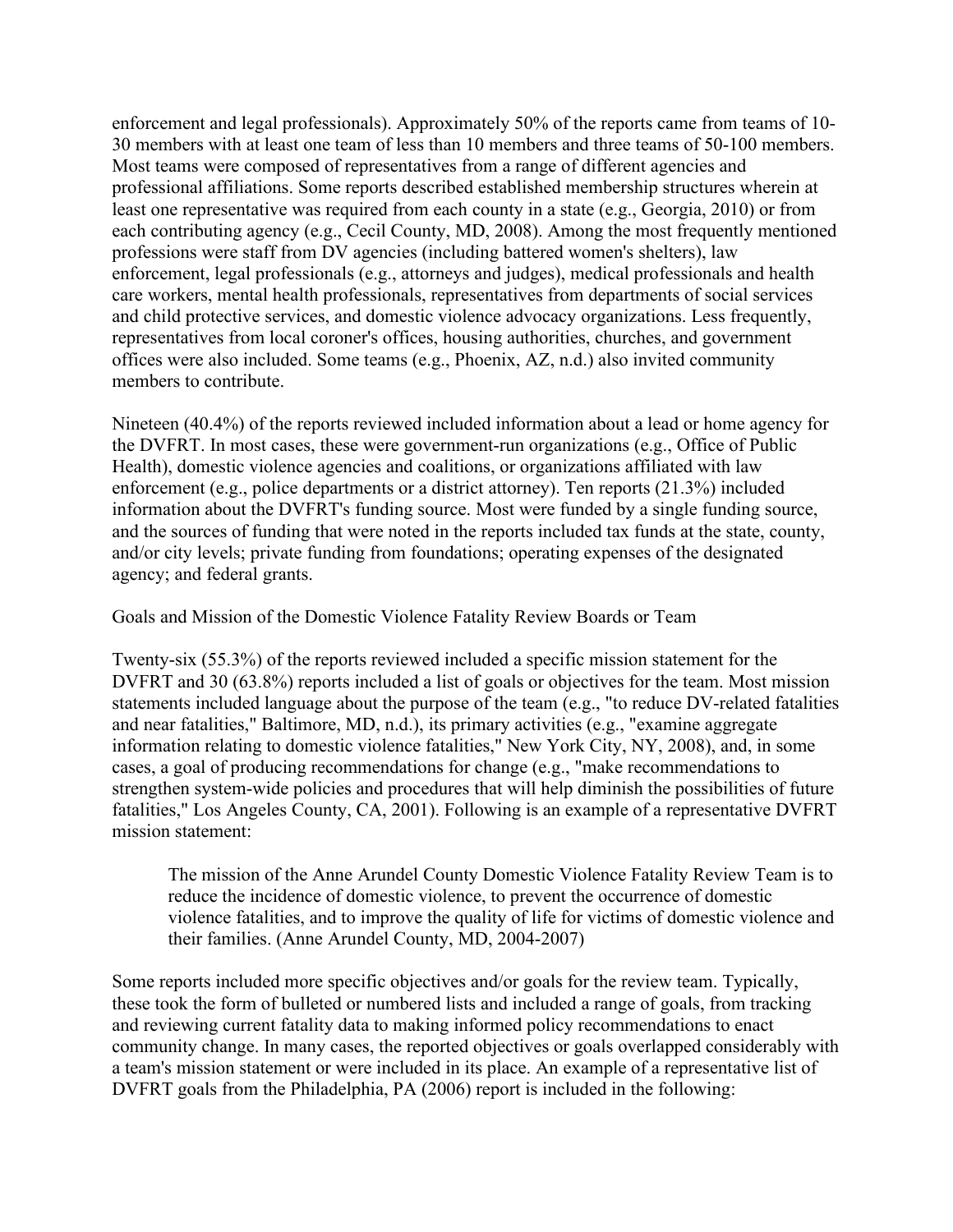The four central objectives of the Philadelphia Women's Death Review Team are:

(1) To track the incidence and prevalence of violence-related deaths of women;

(2) To identify the degree to which intimate partner violence (IPV) contributes to the community's premature mortality;

(3) To identify patterns and trends in violence-related deaths of women; and

(4) To formulate key policy and practice recommendations to improve the systems that serve and protect women and their children.

Information About the Geographic Region Reviewed

In some cases, reports included information about the demographics of the population in the geographic region reviewed (6.4%) and statistics about DV (40.4%) and DVrelated deaths (61.7%) in that region. In the few instances where characteristics of the populations were discussed, basic information such as the size of the population and its gender, age, and ethnic composition were reported (e.g., Almeda County, CA, 2005; Philadelphia, PA, 2006). General DV statistics, when reported, were usually reported for the period of time under review. The most frequently reported DV statistics include the number of phone calls to DV hotlines, the number of DV-related arrests, the number of protection orders filed, and rates of service use for DV agencies (e.g., Delaware, 2009). When specific statistics about DV-related deaths were reported, reports included information ranging from the number of deaths/homicides/suicides and fatality cases prosecuted through the criminal justice system to information gathered from local hospitals, service providers, coroner's offices, and other DV- and health-related organizations (e.g., Harris County, TX, 2007).

Information About the Cases Reviewed

Information about the types of cases eligible for fatality review was identified in 79% of the reports reviewed. Among the reports that included eligibility criteria, some themes emerged in the criteria used and in the information presented in the subsequent report. Nearly all reports that included eligibility criteria specified that they only reviewed cases related to DV. However, some reports (e.g., Philadelphia, PA, 2006) allowed for deaths that were indirectly associated with a DV incident (i.e., involved bystanders or children). With some exceptions, the most common criteria included in reports required that reviewed deaths (a) must involve either homicide or suicide (or both), (b) must be fully adjudicated with no pending court hearings or law enforcement investigations, and (c) must have occurred within designated geographical limits (i.e., city or county limits). Most reports indicated that review teams made every effort to investigate all eligible cases within a given time frame (from one year to several years). However, some chose only to review one or two representative cases (often those that raised unusual or complicated issues). Some (e.g., Sacramento County, CA, 2005) specified that only female deaths were reviewed. Most did not include any limitations on gender or sexual orientation of the victim as criteria for exclusion or inclusion. Some reports also included child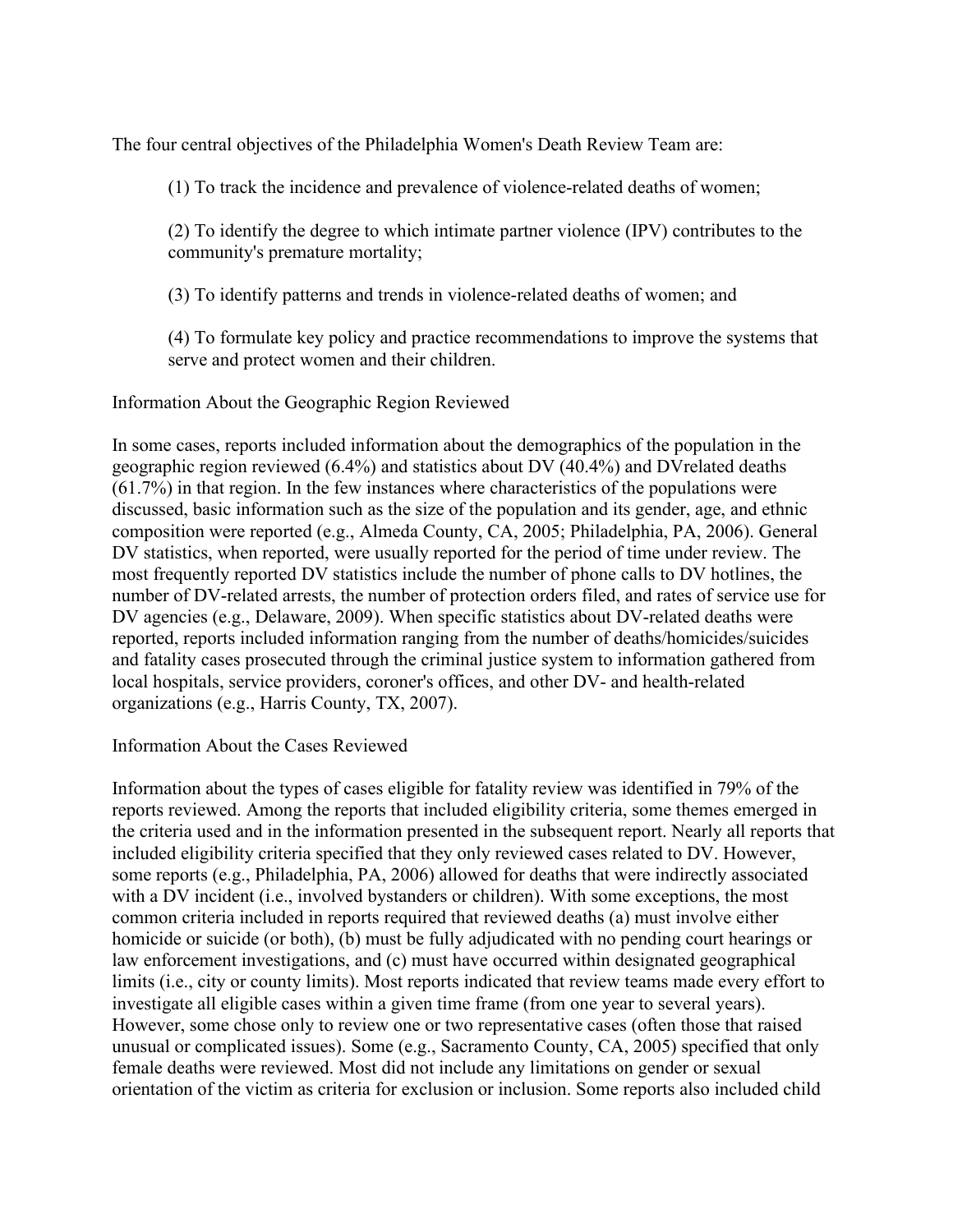fatalities, particularly in geographical areas that did not have separate child fatality review teams. In addition, many of the state review teams indicated that they did not open new case reviews but rather reviewed cases previously identified by county or city review teams and reported summary information and recommendations to generalize based on local reports. Some teams (e.g., Cecil County, MD, 2008; Macomb County, MI, 2006) expanded their criteria to include near-fatalities related to DV as well. The following quote from the Los Angeles County, CA (2001) report is an example of how a DVFRT might describe its review criteria:

Unlawful killings, involving a present or past intimate partner, as well as those against children, new partners, other family members, friends, or bystanders, which are motivated by a domestic violence relationship may be analyzed by the Team.

A small proportion (27.7%) of reports included information about the case selection process. Reports that described this process included statements about who was responsible for screening cases, the timeline for screening (e.g., within one year of the fatality), and details of the screening protocol. The following excerpt from the Cecil County, MD (2008) report is one example of a description of the case selection process:

In determining which cases to review, the protocol requires that the case screening committee meet at least four (4) weeks prior to the next scheduled DVFRT meeting. The Chairperson will then submit the victims and offenders names to the team members so that the representatives, who are responsible for reviewing the records of their agency, can identify any information related to domestic violence about the parties.

Most of the reports (87.2%) included the number of DV fatality and near-fatality cases reviewed in the report. The number of cases reviewed in each report, however, varied widely (from 1 to 711). Three of the reports (6.4%) included detailed reviews of a single case, whereas most DVFRT reports contained information about the number of regional DV-related cases and fatalities during particular time periods.

Information About the Review Process

Some reports included information about the overall review process, including issues of confidentiality (42.6%), legislative requirements (25.5%), review process procedures (40.4%), and a review process timeline (6.4%). Reports that referenced confidentiality typically addressed the ways in which sensitive information was kept confidential by the team (e.g., Vermont, 2011). Frequently, the authors of these reports referred to confidentiality statements or other forms used by the team for this purpose and these forms were sometimes included as appendices to the DVFRT report. The following is an example of wording from one report regarding confidentiality:

All of the information discussed in a fatality review is confidential either by statute or practice. By design, the Code of Virginia (§32.1-283.3) provides confidentiality protection to the review process in order to facilitate discussion that can lead to insights and interventions that might prevent these fatalities in the future. (Chesterfield County, VA, n.d.)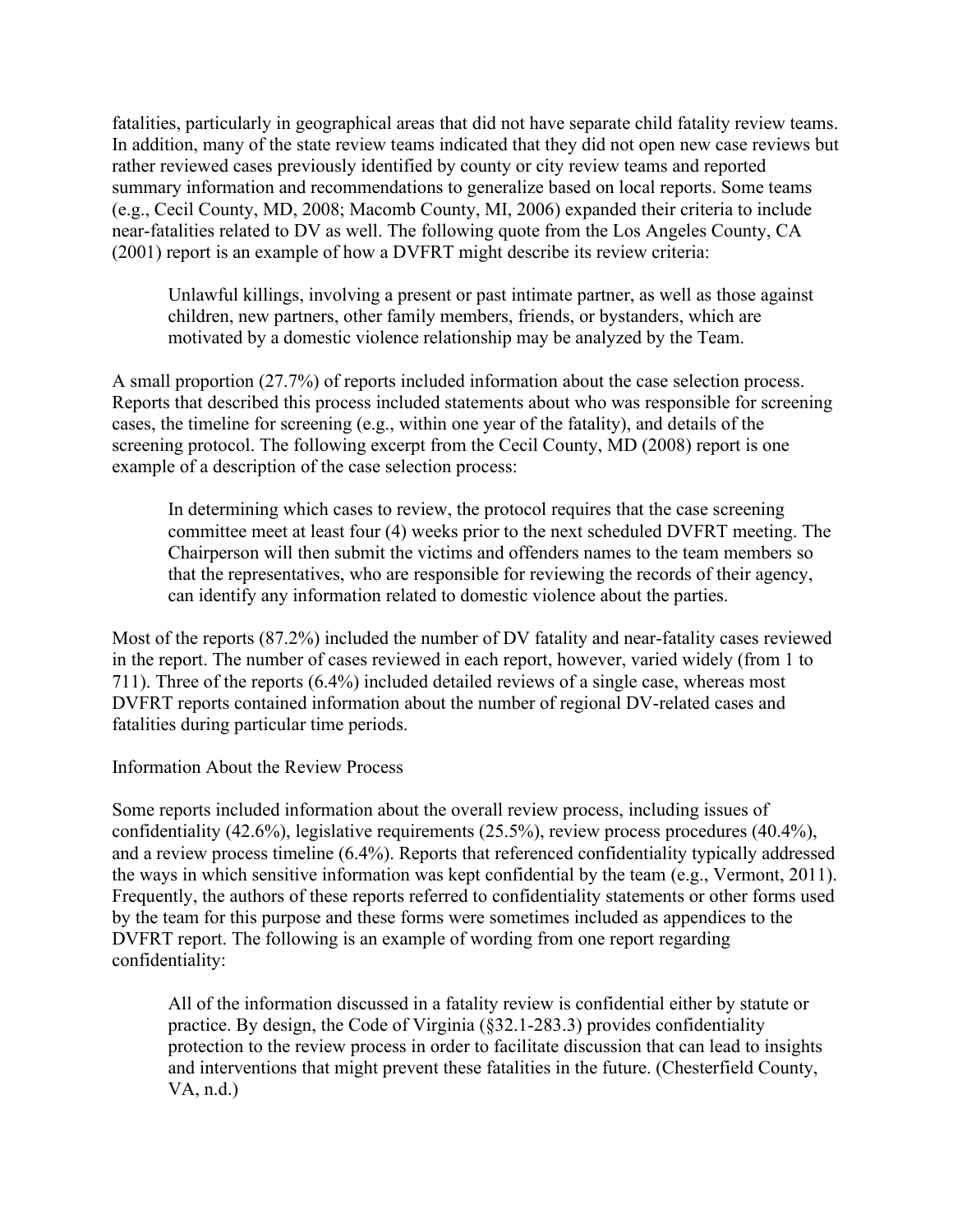Information about legislative requirements for the review process was included in some reports. Typically, this information pertained to regulations for team membership (e.g., "Law indicates that the NYPD, NYC Dept. of Health and Mental Hygiene, Human Resources Administration, Dept. of Homeless Services, and Administration for Children's Services are standing members of the FRC," New York City, NY, 2006), types of data to be collected (e.g., aggregate data on family-related homicides, New York City, NY, 2006), and specific procedures to be followed (e.g., "Documents . . . may include medical records, police reports, shelter records, psychological records, and child protection records," Hennepin County, MN, 2007).

Review process procedures, whether dictated by legislation or determined by the review team, were sometimes detailed as part of the reports. For example:

Each case review begins with a report by the Chief Medical Examiner and the law enforcement agency, which responded to the scene. These reports provide great detail about the homicide as well as the history of the victim and defendant, and where applicable or relevant, the children. Information is also received from the prosecutor and victim advocate involved with the case. Committee members then report on information from their agencies or organizations. (New Hampshire, 2004)

Only a handful of DVFRT reports (three) referenced a specific timeline for the review process. Details about these timelines were not collected.

Specific Details About Specific Cases

Specific details about specific cases were provided in 23 (48.9%) reports. Twenty-two (46.8%) reports included details about the fatality, such as the cause of death, location, child/other witnesses, presence of substances, number of fatalities, and whether the fatality resulted in murder/suicide or both. The most common details listed in the reports included cause of death and location of the fatality. Twenty-three (48.9%) of the reports included characteristics of the perpetrator(s), such as age, gender, race/ ethnicity, nationality, criminal history, relationship status, substance abuse, mental health, and medical history, access to firearms, and employment status. Twenty-two (46.8%) of the reports included characteristics of the victim(s), such as age, gender, race/ethnicity, nationality, relationship status, history of DV, efforts to seek shelter, involvement with service providers, current or previous DV protective orders, criminal history, history of substance abuse, mental health, and medical history, whether victim was pregnant, and employment status. In 42.6% of the reports, information was provided about the characteristics of the relationship between the victim(s) and perpetrator(s). This included marital or relationship status, involvement of children, living arrangements, length of the relationship, whether there was an attempt to end the relationship at the time of the fatality, history of violence and DV protective orders (DVPOs), and changes in the relationship prior to the fatality. Seventeen (36.2%) reports included characteristics of children involved. These characteristics included age, gender, and whether the children were witnesses to the fatalities. Twenty (42.6%) reports included characteristics of abuse prior to the fatality. Such characteristics included history of abuse, previous involvement with law enforcement, whether employer was aware, nature of control in the family relationships, previous DVPOs and violations, history of threats, severity of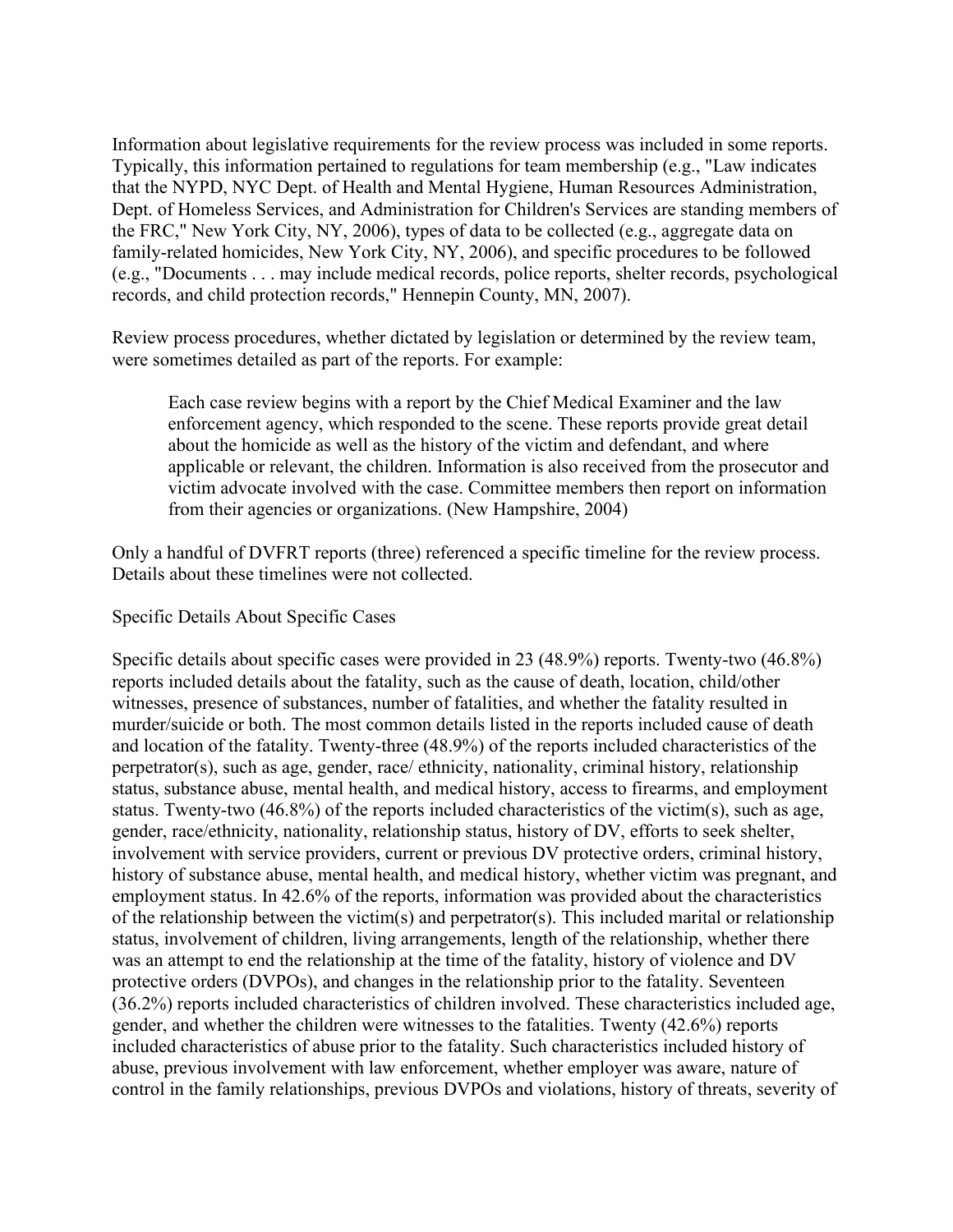abuse, knowledge about the abuse by others, presence of stalking, presence of antisocial behavior by the perpetrator, and history of child abuse. Only 21.3% of the reports that included specific details about the fatality also included outcomes or proceedings of court or legal involvement. Reports that provided this information presented case-specific timelines of court proceedings and pleas, prior incidents, involvement with law enforcement, and postmortem charges. Other reports provided general statistics about the number of DV complaints, misdemeanors, and felonies.

#### Summary of Findings Across Different Cases

A summary of findings across different cases was provided in 36 (76.60%) reports. Summaries included statistics of demographics of victims and perpetrators, weapons used, age range of victims and perpetrators, location of fatalities, history of DV, involvement of children, and general trends and analyses of DV incidents and fatalities over time. Summaries of the details of the fatalities included cause of death, weapon used, location, child/other witnesses, presence of substances, number of fatalities, relationship status, history of DV, history of law enforcement involvement, whether the fatality was a result of self-defense, whether the fatality resulted in murder/ suicide or both, and general patterns and trends. The most common characteristics of perpetrators listed in the reports included gender, age, nationality/ethnicity, race, substance abuse and mental health history, criminal record, and relationship status. Less common in the reports were history of DV in the family, sexual orientation, employment status, presence of DVPO, weapons used, past services sought, history of threats against victim, and history of child abuse against child. Most commonly listed characteristics of victims included age, gender, ethnicity/nationality, race, relationship status, substance abuse and mental health history, criminal record, and whether there was a history of DVPOs against the perpetrator. Less common in the reports were whether victims had sought help from DV agencies, if service agencies were involved (e.g., social services), medical history, and whether victims were in the process of leaving. Twenty-three (48.9%) reports included summaries of characteristics of children involved, across cases. These primarily included statistics of the number of children involved in DV fatalities, their ages, their genders, whether the children were homicide victims, whether they were witnesses to the fatality, their living arrangements, and their relationships to the perpetrators. Twenty-two (46.8%) reports included summaries of prior abuse history across cases. Information provided included arrest history, involvement with law enforcement, severity of prior abuse, threats made, and stalking behaviors. More specific details were often listed with perpetrator and victim characteristics. Only 12.8% of all the reports included summaries of outcomes or court/legal proceedings. These included the status of current and past cases (e.g., percent of perpetrators serving life sentences, referrals to batterer intervention programs), summary and statistics of charges (e.g., voluntary manslaughter, aggravated murder, involuntary manslaughter, or no charges), types of fatalities (e.g., murder, suicide, or defense), and previous law enforcement involvement and outcomes. For example, in the Iowa state report (2006), the DVFRT noted, "Only two out of the 15 cases where there had been a prior arrest resulted in a conviction leading to referral to a batterer's education program." In 59.6% of the total reports, summaries were provided of the relationship characteristics between victims and perpetrators. These summaries listed relationship status, cohabitation status, age when victim met perpetrator, whether the relationship was with same-sex or opposite-sex partners, whether the relationship began during teenage years, length of the relationship, prior history of abuse, contact with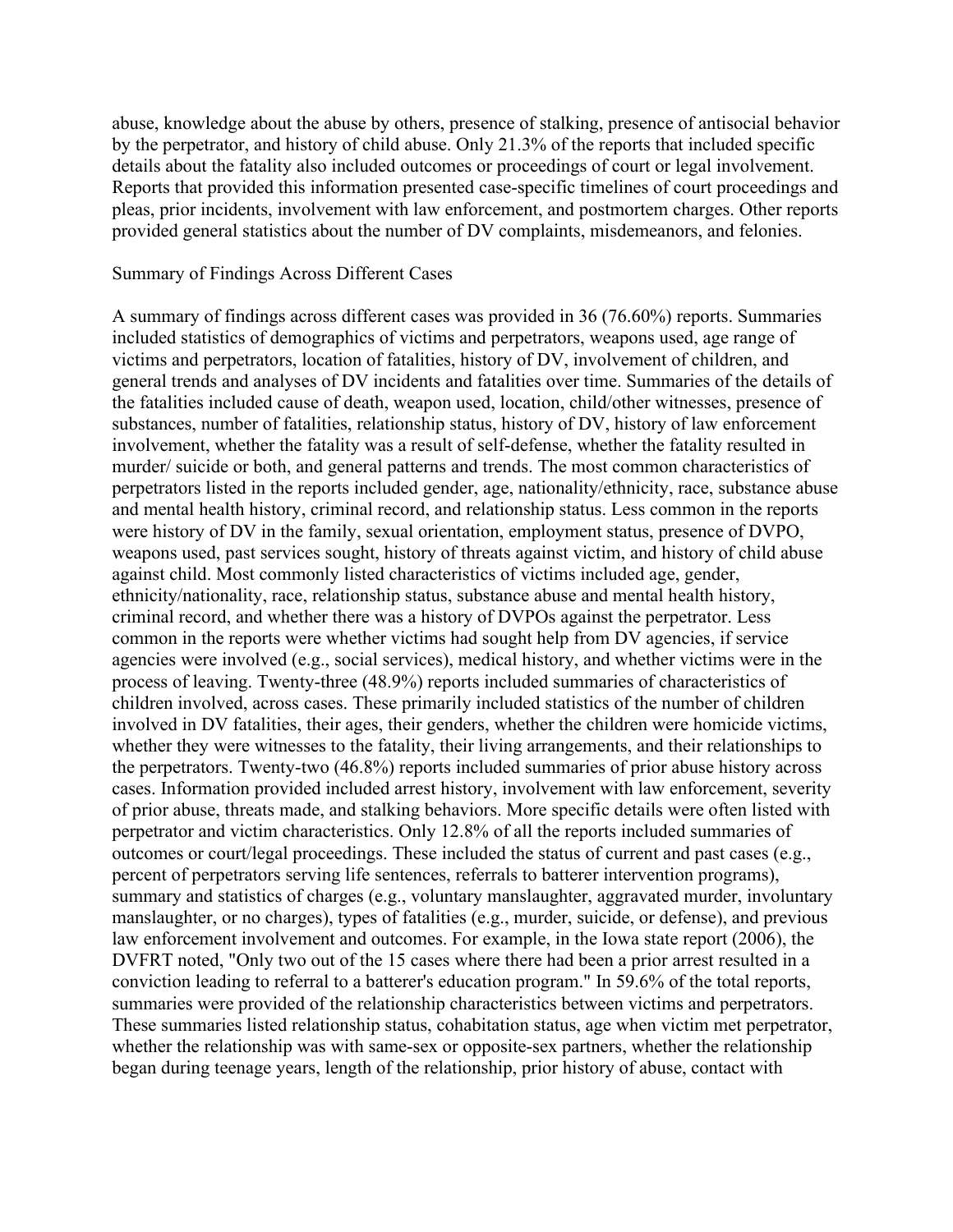service providers, prior legal involvement, presence of DVPOs, and whether others were aware of the abuse.

Sources of Information Used in the Review

The sources of the information that the DVFRTs used in their reviews were included in 28 (59.6%) reports. Generally, those DVFRTs who reported their information sources used a diverse variety of sources, which included the following: mental health and health care records, criminal justice system records, records from public agencies (e.g., the Department of Social Services), interviews with friends and family, interviews with professionals involved in the case, media coverage, autopsy/medical examiner reports, death and birth certificates, shelter and hotline records, emergency department records, census bureau statistics, records from DVFRT members' agencies, batterer intervention program records, animal abuse or neglect complaints, educational records, substance abuse treatment program records, weapon registrations, previous DVFRT reports, and general information sharing among the professionals representing the organizations involved in the DVFRT.

## A Plan for Disseminating Review Findings

About one-quarter (23.4%) of all of the reports provided a plan for how the DVFRT intended to disseminate the report. None of the reports stated whether a copy of the report was to be provided to the local media. Some reports provided very specific details regarding the team's plans for disseminating the result. For example, the Duval County, Florida, report states:

A copy of this report is provided to all Fourth Judicial Circuit judges, the local sheriff, the local state attorney's office, victim advocates, batterer's intervention programs, local legislators, and the military. A copy is also placed on the web for public access (www.baylor.edu/ndvfri/). (Duval County, FL, 2010)

Other outlets for disseminating reports included specific individuals (e.g., judges, state attorneys, and governors) and organizations (e.g., a DV prevention coordinating council, a law enforcement planning council, school systems, county boards), legislative committees, community-based professionals, through community and conference presentations, and to the general community (e.g., "other key community members" and "throughout the county"). Some DVFRTs stated that the reports would be publicly available through websites or by providing contact information to receive a copy of the report. The report for Vermont included the following relevant statement to request public comment following dissemination of the report:

The Commission asks all Vermonters to review this report and provide us with comments and suggestions as we continue to study the trends and patterns of domestic violence and related fatalities. (Vermont, 2011)

#### Additional Information

*Definition of Key Terms***.** Twenty-eight (59.6%) reports included definitions of key terms in the report. The terms most commonly defined were *DV/abuse*, *intimate partner* and *intimate partner*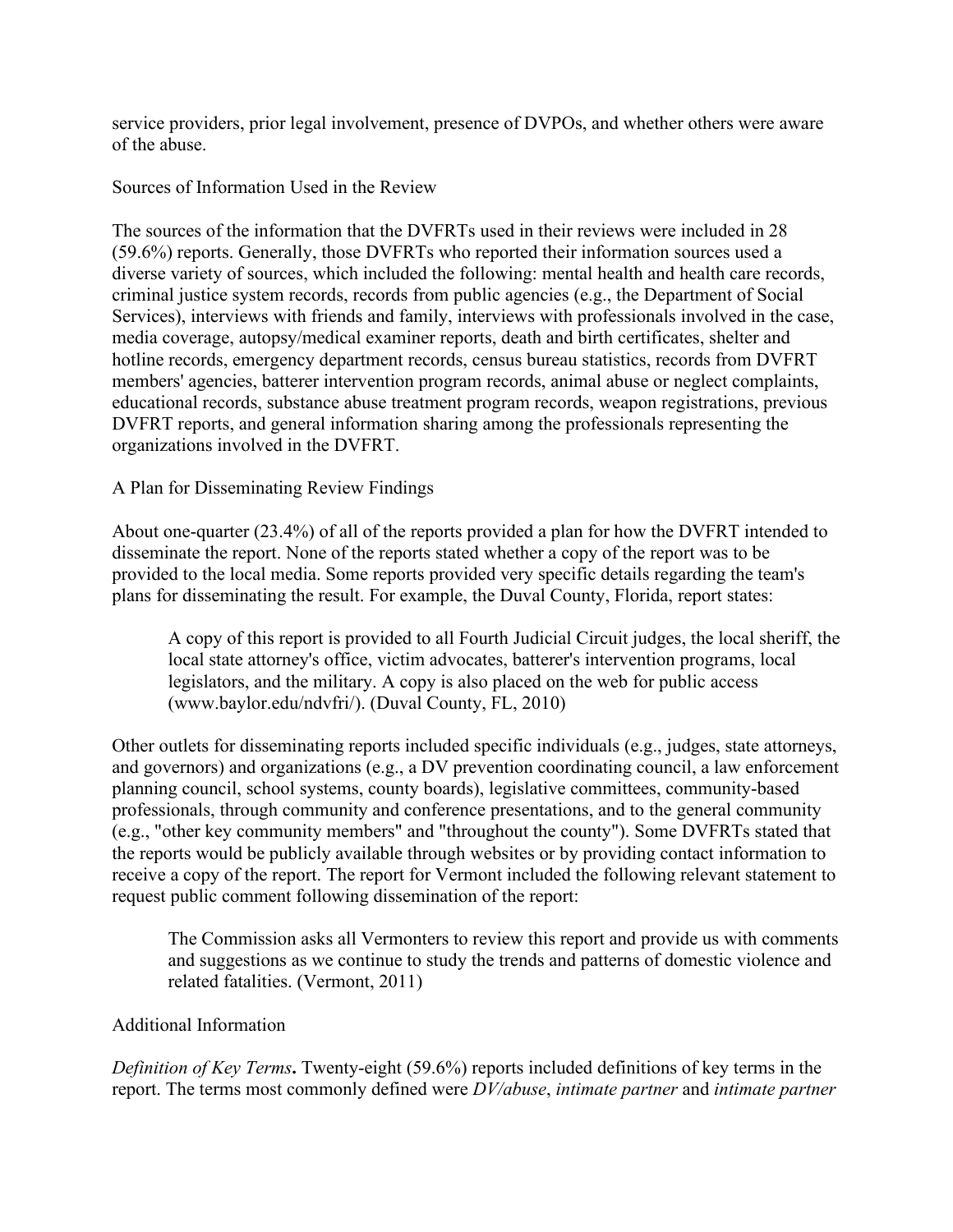*violence*, *DV fatality/homicide*, *DV-related incident*, and other terms used to describe the nature of relationships (e.g., *cohabitant*, *dating relationship*). In most cases, these definitions were included to inform the reader about DV-related terminology with which he or she may not be familiar. In some cases, however, the authors noted that their inclusion of definitions was intended to operationalize eligibility criteria (e.g., some reports defined a domestic violence fatality to include DV-related suicide and some did not).

*Policies and Procedures of Specific Agencies and Organizations*. Only four (8.5%) reports addressed the policies and procedures of specific agencies and organizations reviewed by the DVFRT. Note that this question referred to the agencies involved in the cases reviewed, not to the policies and procedures of the DVFRT. The types of agencies addressed included law enforcement, the court system, medical personnel, governmental agencies (e.g., the Department of Health and the Department of Social Services), and mental health professionals. For the most part, these policies and procedures were noted in the recommendations sections of the DVFRT reports, and two reports provided information about updated policies that were made based on previous DVFRT reports in the designated geographic area.

Recommendations Based on Review Findings

Most (89.4%) of the reports included recommendations based on the findings of the review process. For the most part, these recommendations were detailed and provided in-depth lists of actions to change the various systems that address domestic violence homicides. The nature of the recommendations is detailed in Table 2.

As Table 2 demonstrates, recommendations were made most often for law enforcement and social service agencies, followed by community-wide changes and public policies.

| <b>TABLE 2.</b> Percentage of Domestic Violence Fatality Review Board or Team Reports That |  |  |
|--------------------------------------------------------------------------------------------|--|--|
| Include Recommendations for Each System                                                    |  |  |

|                                                                                    | <b>City</b> | County  | <b>State</b> | Overall |
|------------------------------------------------------------------------------------|-------------|---------|--------------|---------|
| Recommendations for law enforcement                                                | $100.0\%$   | 82.1%   | 80.0%        | 83.0%   |
| Recommendations for social support systems (e.g., family, friends, and bystanders) | $0.0\%$     | 21.4%   | 13.3%        | 17.0%   |
| Recommendations for specific social service organizations                          | $100.0\%$   | 78.6%   | 86.7%        | 83.0%   |
| Recommendations for public policies                                                | 50.0%       | 50.0%   | 60.0%        | 53.2%   |
| Recommendations for community-wide changes                                         | 50.0%       | 67.9%   | 53.3%        | 61.7%   |
| Recommendations for holding organizations and professionals accountable for        | $0.0\%$     | $7.1\%$ | $0.0\%$      | $4.3\%$ |
| carrying out recommended actions                                                   |             |         |              |         |

## **DISCUSSION**

A primary function of most DVFRTs is to review DV-related fatality cases within a designated geographical region and to report their findings and recommendations to the community and to relevant stakeholders. Although most DVFRTs periodically publish their reports, there is little consistency in their content and no evidence of efforts to standardize the way these reports are written. Such standardization would provide a framework for DVFRTs on which to base their practices and would allow for comparison and evaluation of existing DVFRT protocols. The goal of this study was to investigate the types of information that are typically included in reports of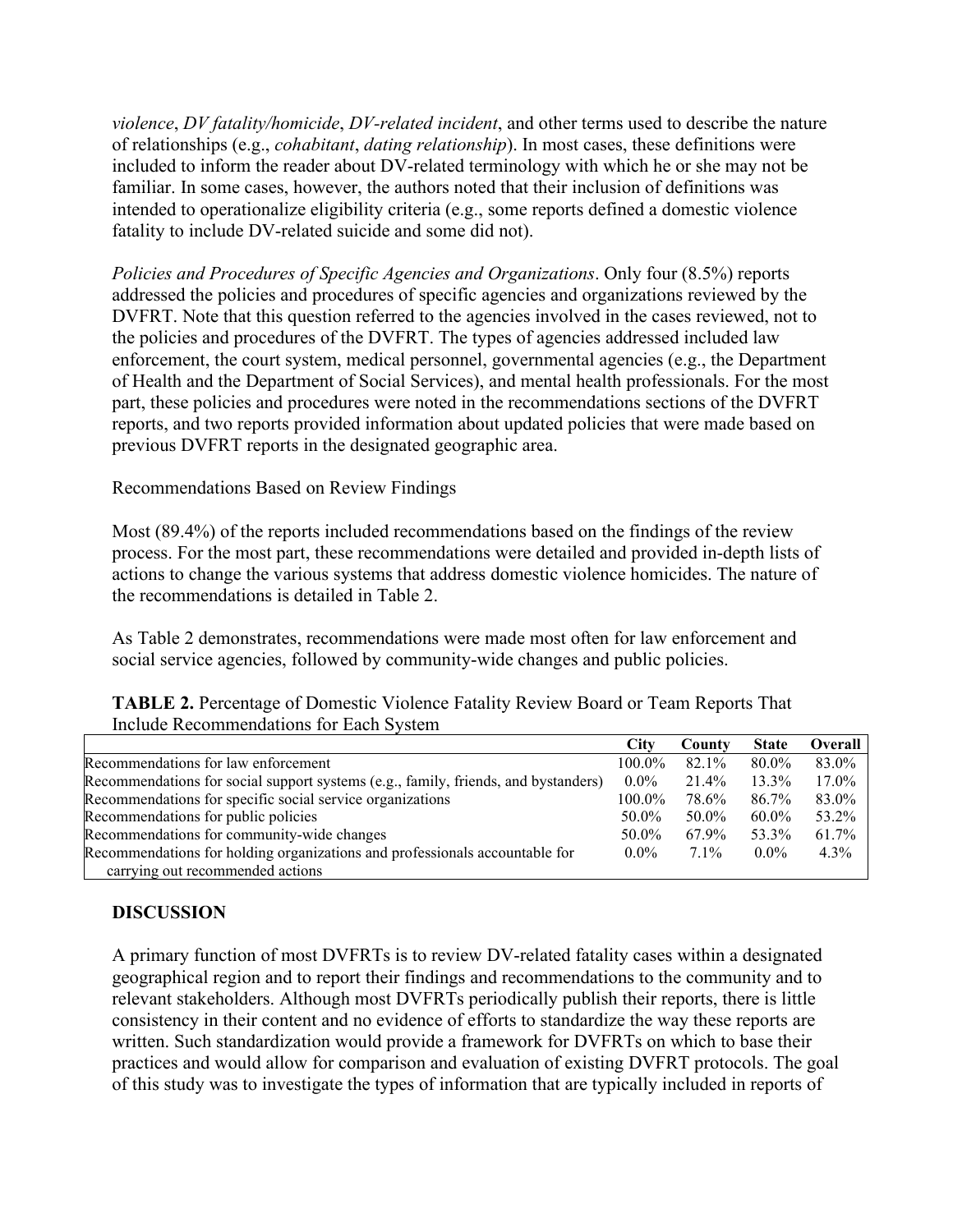state, county, and city DVFRTs using content analysis. This section includes a review of this study's limitations and implications based on major findings.

#### Limitations

This study represents the first known attempt to empirically examine the practice of DV fatality review team reporting. As such, it was faced with some notable limitations. First, relatively low interrater agreement was likely the result of high variability in the way these reports are presented, as well as difficulty operationalizing specific content areas in a way that would clearly differentiate similar content areas from one another. In addition, the sample for this study was retrieved from the NDVFRI clearinghouse website and does not represent all DVFRT reports published in the United States. Future research should evaluate the effectiveness of DVFRTs by assessing outcome measures including changes in policy and public awareness about issues that contribute to DV fatality. The researchers also encourage the development of a standardized method of conducting DV fatality review and a format for producing DVFRT reports. With increased empirical support and advances in the quality and rigor of research methods employed in DV fatality review, this practice will continue to grow and, hopefully, its goal of reducing the number of DV fatalities will come to fruition.

## Implications of This Study's Major Findings

*Domestic Violence Fatality Review Team Composition and Funding*. One notable finding from the content analysis was the diversity of existing DVFRTs. All of the teams that reported on their team composition included representatives from a range of professional affiliations (and, in some cases, nonprofessional perspectives as well). It seems that incorporating different points of view is a goal of many teams. This priority ensures a comprehensive and thorough review of all cases. In some instances, team membership is dictated by legislation, and in others it is based on member availability. The latter would lead to more variation in team membership over time, whereas the former would maintain consistency. DVFRTs may wish to consider the implications of their approach to regulating team membership and how the diversity of the team may impact the review process in the long run. The funding source for a DVFRT process provides an important foundation for its focus, goals, and targeted outcome. Although only about one-fifth of the reports reviewed noted the funding source, the researchers suggest that this information be provided in future DVFRT reports. In particular, whether funding is provided by a public (e.g., tax funding) or private (e.g., foundations or private donors) funding source has implications for the composition of the team and the public's perceptions of the final report.

*Goals and Mission*. Approximately half of the reports included specific mission statements or goals, most of which outlined the team's purpose, activities, and outcomes. Inclusion of these elements may help focus a team's efforts and communicate their purpose and goals to the public, bolstering public awareness and support. The researchers therefore recommend that future reports continue the practice of including team mission statements and/or objectives to assert their goals and the foundations of their work and to reinforce public awareness of their efforts.

*Geographic Regions*. Currently, most DV fatality reviews take place on the county level. There are specific advantages, however, to reporting on the state and city levels as well. City review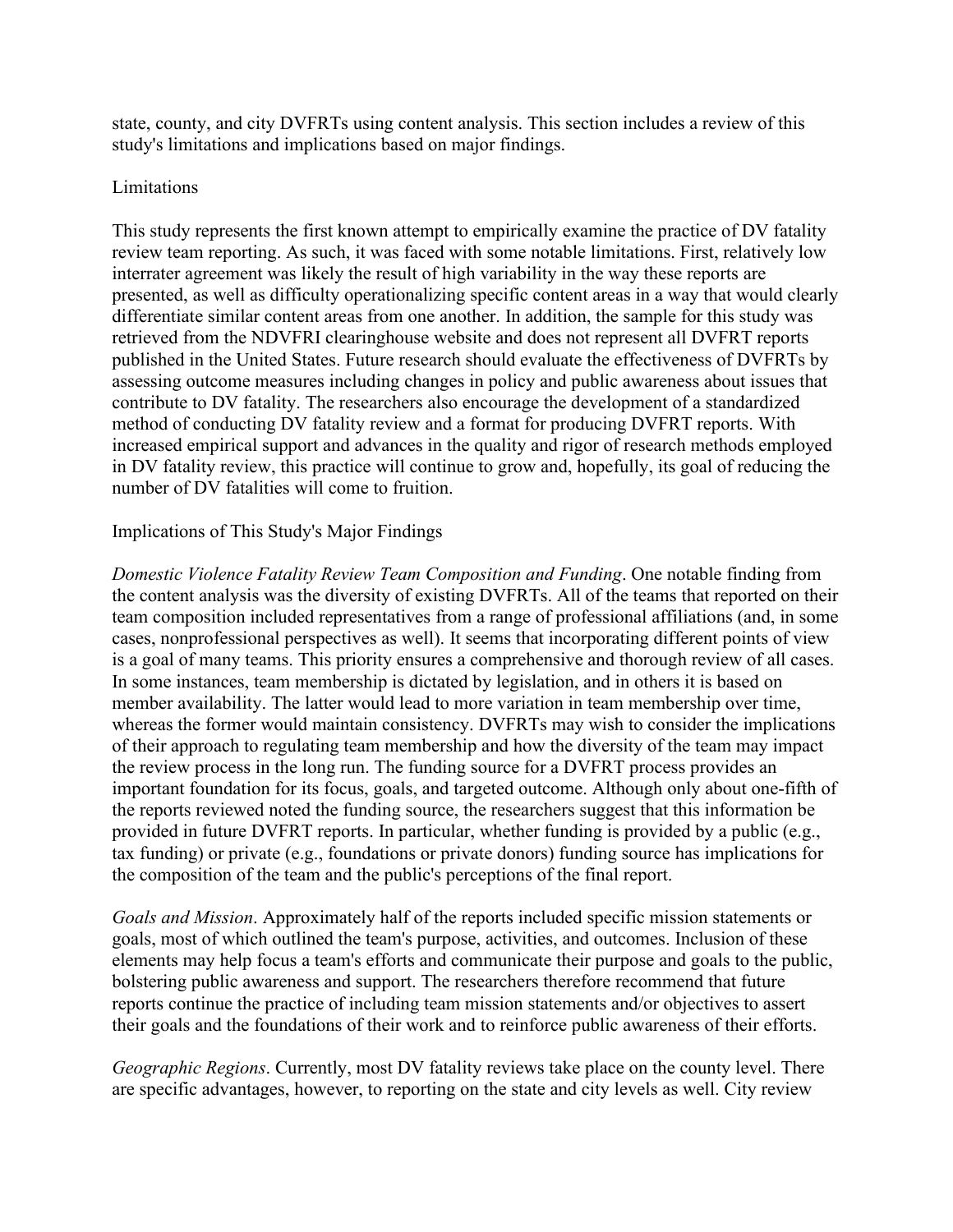teams provide case studies that are more targeted and specific than reports on either the county or state level. State review teams, on the other hand, provide more global analyses of patterns in DV fatality cases. Larger scale reviews can better inform state legislature and have the potential to impact far more people than county or city reviews. The researchers recommend further development of city and state review teams to provide a more comprehensive understanding of DV fatality on all levels. In addition, there were significant inconsistencies in the degree to which DVFRT reports documented regional statistics on demographics and DV. The inclusion of these statistics creates context for the report and informs the public about important issues pertaining to DV fatality. More consistency in statistical reporting would increase awareness of a serious public health issue and contribute to growing standards for research integrity in DV fatality review.

*Information About the Cases Reviewed*. There was considerable ambiguity in the types of content that raters classified as either eligibility criteria or information about the review process. It appears, therefore, that some content was misclassified. Overall, relatively few reports included this information, despite its potential value to other DVFRTs in the effort to standardize fatality review practices. The inclusion of details about screening and review procedures in future DVFRT reports would aid in this effort. Although several common criteria are used across fatality review teams to determine eligibility for review, there was notable variance in the way some teams outline their criteria. As a DVFRT prepares for its next round of reviews, its members may want to consider the following decisions related to eligibility criteria: (a) Will cases be sampled widely, or will the review involve a more in-depth case study? (b) Will any cases be excluded based on gender, sexual orientation, or age of the victim? (c) Is there also a child fatality review team that covers the same geographic region? (d) How directly must a case relate to a domestic violence incident to qualify for review? (e) Will near-fatal incidents be included as well? By answering some of these questions, the members of a review team can more clearly delineate the scope of their work, making it easier to select cases with a particular focus in mind.

The number of cases reviewed by each team varied widely, from single case reviews to 711 fatalities. The reports also varied in how they were reviewed. For example, some reviews reported the total number of regional homicides (e.g., N 5 711), then further identified select fatalities as DV-related (e.g., n 5 30). Furthermore, the number of cases reviewed did not always equate the number of fatalities because multiple fatalities sometimes resulted from individual cases and reports sometimes included near-fatalities as well. DVFRTs may want to consider how they intend to report DV fatalities to the public and what information they hope to disseminate. An overall consideration for DVFRTs may be to standardize fatality reports to be able to more effectively examine both regional and nationwide trends and interventions.

*Information About the Review Process*. Less than half of the reports reviewed for this study included any information about the review process. An even smaller subset included specific details about this process. In the interest of further developing the practice of DV fatality review and building the integrity of the research supporting this practice, future reports should include detailed information about the way reviews were conducted. This information will not only serve as a vital reference for developing DVFRTs but will also allow for comparison and evaluation studies to be conducted in the future.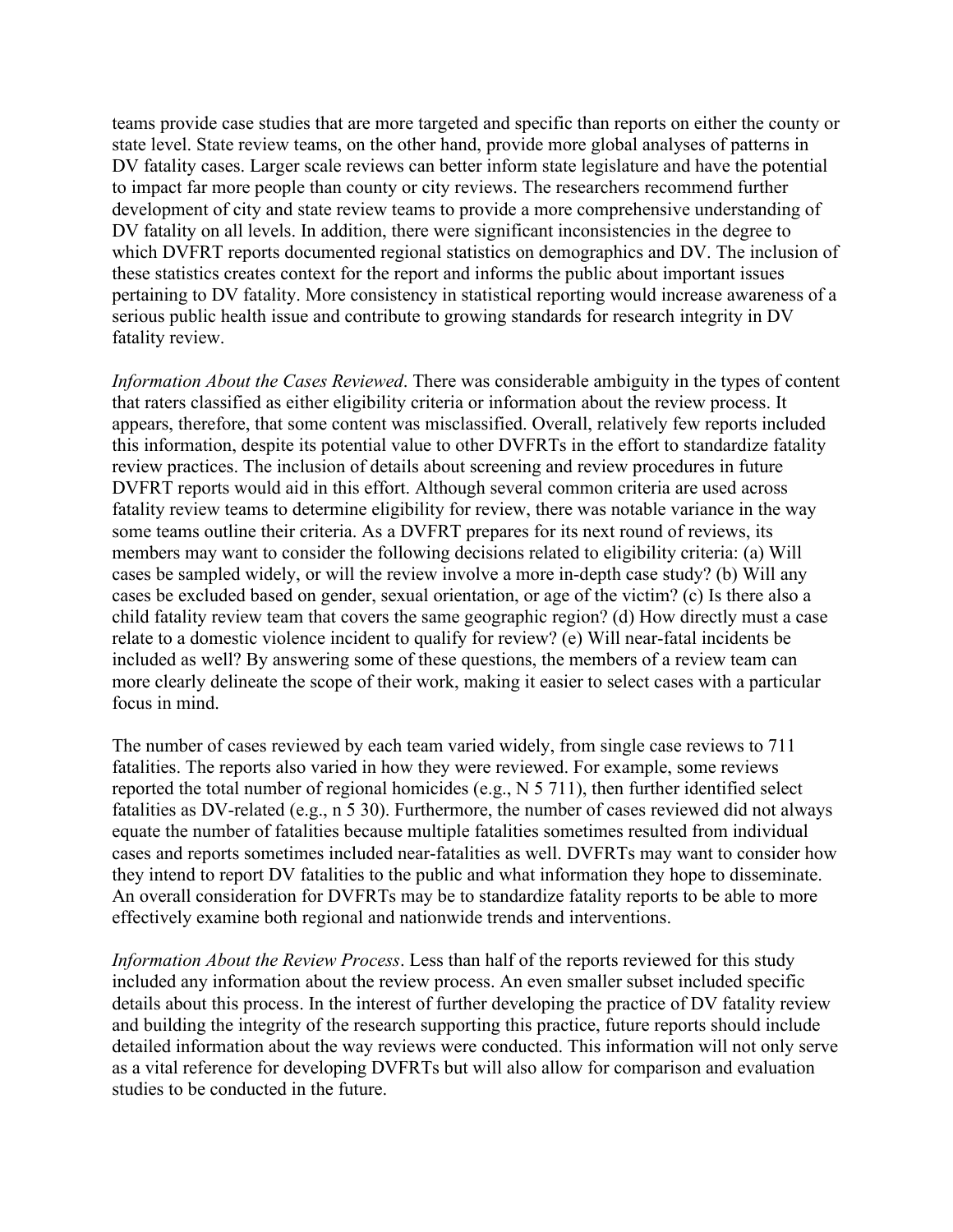*Specific and Summary Details About Cases*. Details about specific cases were reported in roughly half of the reports, whereas about three-fourths of reports included general statistics and findings across cases. The fact that a high number of reports included specific information and overall findings about fatality cases highlights the importance of such information. Examining fatality details and trends may be an important tool for more extensively understanding the nature of DV fatalities. It may also help providers target specific interventions and develop safety plans more appropriately with victims of DV.

*Sources of Information Used in the Interviews*. Most (approximately 60%) reports acknowledged the sources of information used for the fatality review process. However, this percentage is low considering the critical importance of the quality of the source(s) of information to understanding the validity of the review findings. The diversity of the sources used in the reports that provided this information demonstrates various potentially useful information sources that can be drawn upon while conducting a DVFRT process. Each potential source of information likely carries some advantages and disadvantages, and these must be considered when making conclusions based on the information. For example, some sources of information may be prone toward biased information (e.g., interviews with friends and family members), whereas other sources of information may contain incomplete information or record-keeping errors. For all of these reasons, the researchers recommend that the largest amount and diversity of information available be drawn upon when DVFRTs conduct their reviews.

*Dissemination Plans*. It is likely that more DVFRTs have dissemination plans than those that are detailed in the reports themselves. However, the fact that less than one-fourth of the reports included report dissemination plans suggests that teams may benefit from paying greater attention to the channels through which the reports can be distributed to key stakeholders and the general public. Given the emphasis on making recommendations based on the findings of the review, it is important for teams to plan to disseminate the reports to ensure that they end up being seen by key decision makers who can carry out these recommendations. Of the reports reviewed, the ones with the most detailed dissemination plans used multiple channels to reach various stakeholders. Based on this model, the researchers suggest that future DVFRTs consider the people and organizations that they want their reports to reach and then plan dissemination strategies designed to target each potential audience.

*Definition of Key Terms*. The researchers recommend that future DVFRTs follow the lead established in 59.6% of the reports reviewed for this study by including specific definitions of key terms in their reports. This practice helps educate the public and key stakeholders about important issues in the study of DV. It also contributes to research integrity by providing concrete operational definitions of terms that might otherwise be open to interpretation.

*Specific Agency Policies and Procedures*. Very few reports discussed specific policies and procedures of the agencies and organizations involved in addressing DV homicides. However, this information is important for understanding the context of recommendations that are made based on the findings of the review. Therefore, these matters may warrant additional consideration by DVFRTs carrying out future reviews.